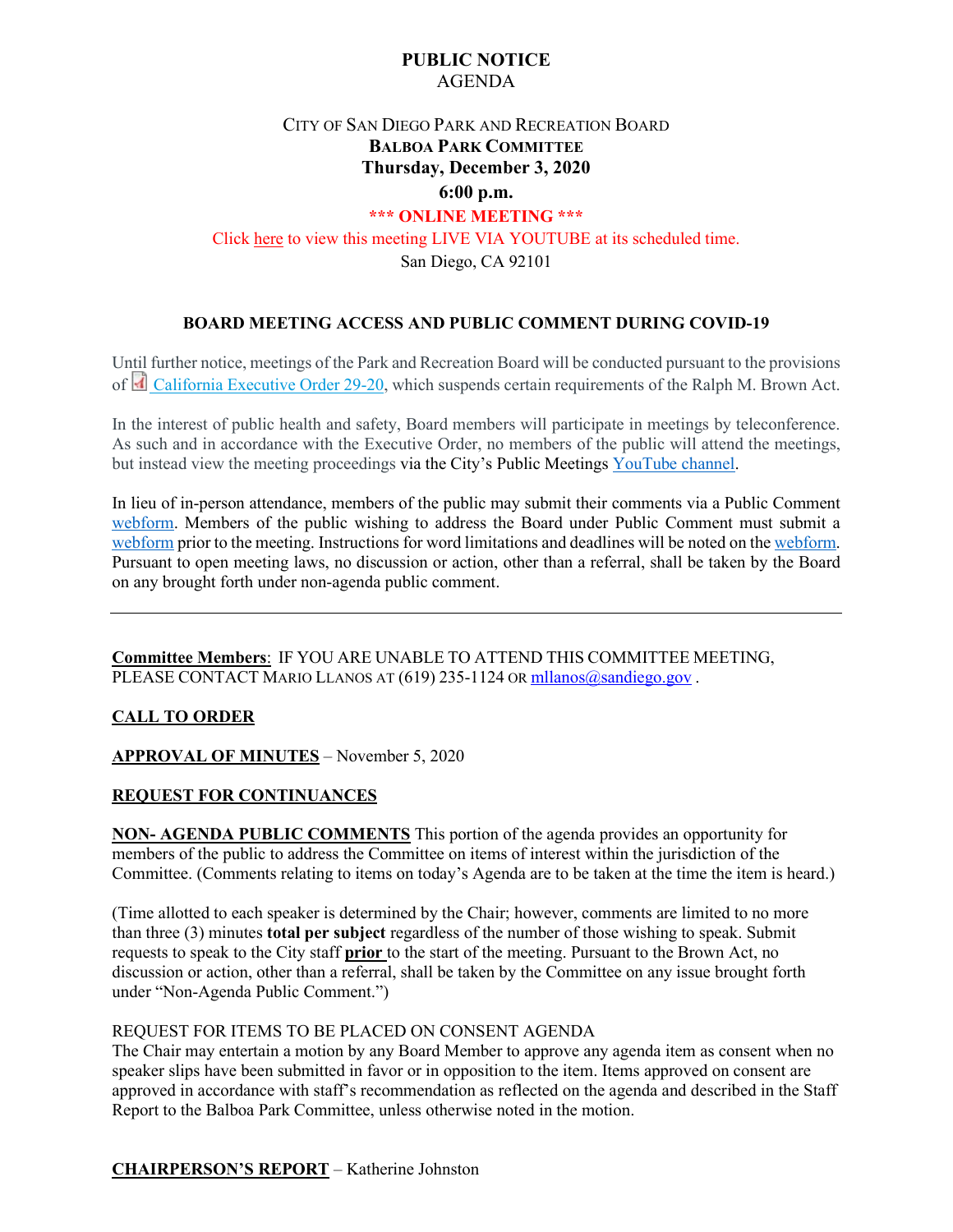## **STAFF REPORT**

City Council Third District – Molly Chase Assistant Deputy Director – Christina Chadwick Balboa Park District Manager – Susan Lowery-Mendoza Balboa Park Operations District Manager – Mario Llanos

**BALBOA PARK NON-PROFIT PARTNER UPDATES** (Time allotted to each speaker is determined by the Chair; however, comments are limited to no more than three (3) minutes)

Balboa Park Conservancy – Jackie Higgins Balboa Park Cultural Partnership – Peter Comiskey Balboa Park Online Collaborative – Nik Honeysett Committee of 100 – Roger Showley Friends of Balboa Park – John Bolthouse Save Starlight – Steve Stopper

# **ACTION ITEMS**

**Consent** (These items are adopted without discussion; they can be moved to adoption by any committee member.)

#### 101. None

**Adoption** (Each adoption item requires individual action; they can be moved to consent by action of the committee.)

**201. Balboa Park Star Sky Wheel. Presenters: David and Lesley Cohn, Cohn Restaurant Group and Ben Pickett, Sky Views of America**

**Special Events** (Special Events that require road or plaza closures or will potentially impact park and/or institution operation, are brought to the Committee for a formal recommendation. They can be moved to consent by action of the committee.)

301. None

### **WORKSHOP ITEMS** (No action taken; subject discussed by the committee and staff.)

**401. Botanical Building Naming Opportunities and Donor Recognition Policy Workshop. Presenters: Christina Chadwick, Assistant Deputy Director, City of San Diego and Jackie Higgins, Director of Planning, Design and Programs, Balboa Park Conservancy**

### **INFORMATION ITEMS**

501. None

## **SUB-COMMITTEE REPORTS –** None

### **COMMITTEE MEMBERS REPORTS –** None